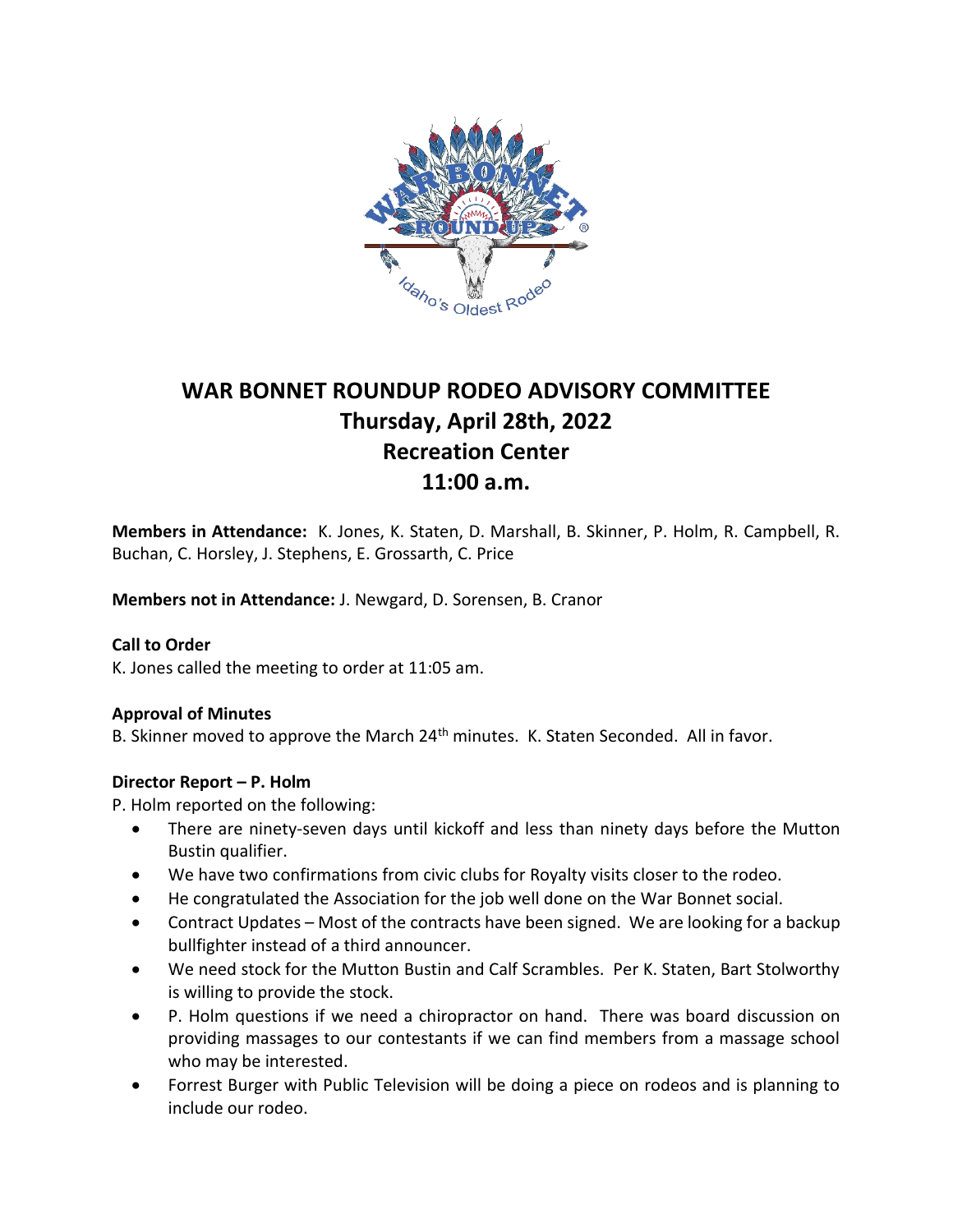- P. Holm will be meeting with the Bank of Idaho regarding year-round naming rights at the arena.
- There have been discussions with Loop Rawlings about his performance lighting needs this year and he said he prefers his act to be scheduled closer to dusk.
- There are two open spots on the War Bonnet Advisory Committee, and we have received three applications for the "animal welfare position" on the board. The applicants are Tanner Fonnesbeck, Brent Robertson, and Nancy Durham. P. Holm asked the committee to review the applications. After board discussion on the three applicants, B. Skinner moved for P. Holm to make the final decision after a background check on the applicants. K. Staten seconded. All in favor.

# **Chairman/Production – K. Jones**

K. Jones reported on the following:

- She has had production discussion with Kade Rogge and they are working on timelines and solidifying the layout.
- Three new ladies were crowned at the War Bonnet Royalty Coronation.
- She asked about the Fourth of July Parade and what the War Bonnet's presence will be. P. Holm advised to plan for riders and a wrapped truck.

## **Action Items:**

- The Summer Family wins Volunteer of the Year for 2022.
- The 2023 Legend of the War Bonnet will be Bob Skinner.
- Vote on a theme for the east side arena seating During committee discussion, K. Staten motions we name the section Roper's Row and tie the name in with a sponsor. B. Skinner seconds. All in favor.

## **Committee Reports**

## **Military Affairs/American Legion – B. Skinner**

B. Skinner reported on the following:

- The sound guy has the song B. Skinner had previously suggested we use for raising and lowering the flag.
- He is working on the NFR tickets.
- Rifles are going to be an issue and hard to find for our winners. We may have to give different styles of guns.
- He continues to work on obtaining the armored Humvee.

# **Hospitality/Sponsorships – K. Staten**

K. Staten reported on the following:

- She is looking for contestant portable showers.
- The food RFP was just sent out.
- Sponsorships are going well and none of them have been concerned about the price increase.